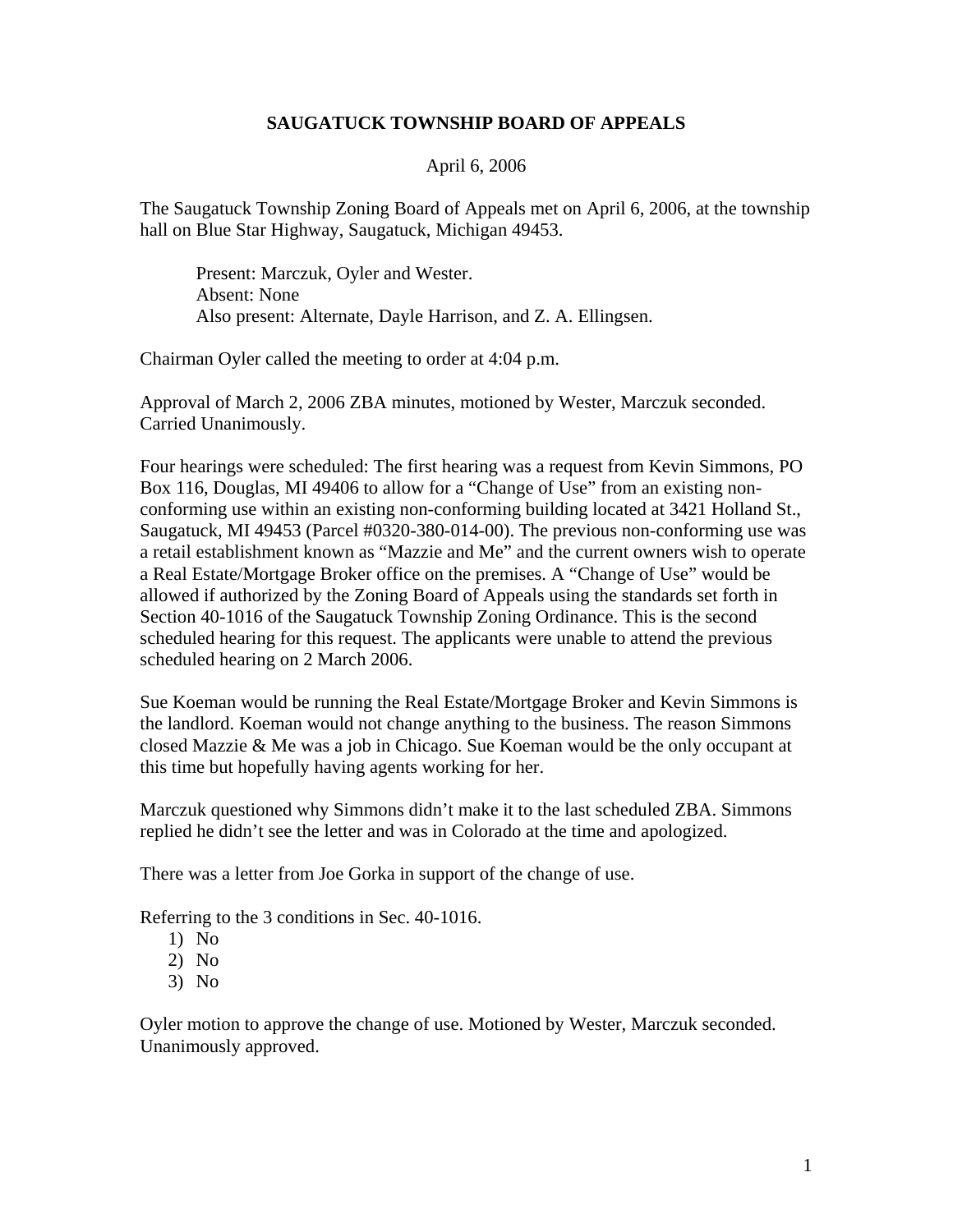Second hearing: A variance request from Spectators, 6432 Blue Star Highway, Saugatuck, Michigan 49453 (Parcel #0320-003-021-00) to add an outdoor sitting and serving area to the existing restaurant. The building is non-conforming due to setbacks from both Blue Star Highway and  $64<sup>th</sup>$  Street of less than the required 70 feet from the Right-of-Way (ROW) as stated in Section 40-424(1) of the Saugatuck Township Zoning Ordinance for the C-1 Zone. The applicant wishes to place the proposed landscaped area to within 8 feet of the ROW of  $64<sup>th</sup>$  Street. A variance from Section 40-877(1) from the required buffer yard of 40 feet is also necessary.

Z. A. Ellingsen explained to the owners of Spectators, Clare Ray & Pat Paquette that it became a non-conforming building in 1998 when the Blue Star corridor was passed it changed the setbacks in all commercial zones to 70 feet from the original 40 feet so than it created Spectators as non-conformity. Under the site plan review requirements of the ordinance Spectators has to apply to the stipulations in regards to buffer yards and setbacks even though they're not putting up a building. Spectator's needs the variances first before it can go to the Planning Commission to go through the site plan review process.

Z. A. Ellingsen explained that Spectators has a unique situation because their lot line is on the other side of  $64<sup>th</sup>$  St. Nederveld Associates explained that patrons sitting closest to the road would be off the right away 8'plus the  $33'$  to the centerline of  $64<sup>th</sup>$  St.

Liquor Control Commission requires a 42" height fence. Can only access to the outdoor serving area from the inside of the building, will not be able to walk in from the street onto the outdoor serving area. There will be a handicap accessible from the outdoor serving area but it will be latched at all times.

There were no negative letters or phone calls concerning this variance.

Chairman Oyler, Marczuk  $&$  Wester went over the 5 conditions for finding approval/denial of variance request:

- 1) No
- 2) No
- 3) Yes
- 4) No
- 5) Yes

Motion to approve the variance requested. Marczuk motion to approve both variances, Wester seconded, with conditions that the Planning Commission requested to review possibility of music played outdoors. Marczuk said he would bring it up to the Planning Commission since he sits on that board also. Marczuk agreed to that addition. Unanimously approved.

Third hearing: A request from Steve Genzink,  $3720.64^{\text{th}}$  St. for a variance from Section 40-185(a) to allow for the creation of a creation of a second parcel from a 5.5 acre parcel in the A-2 Zone. The parcel is located at the southwest corner of  $129<sup>th</sup>$  Ave. and 66<sup>th</sup> St.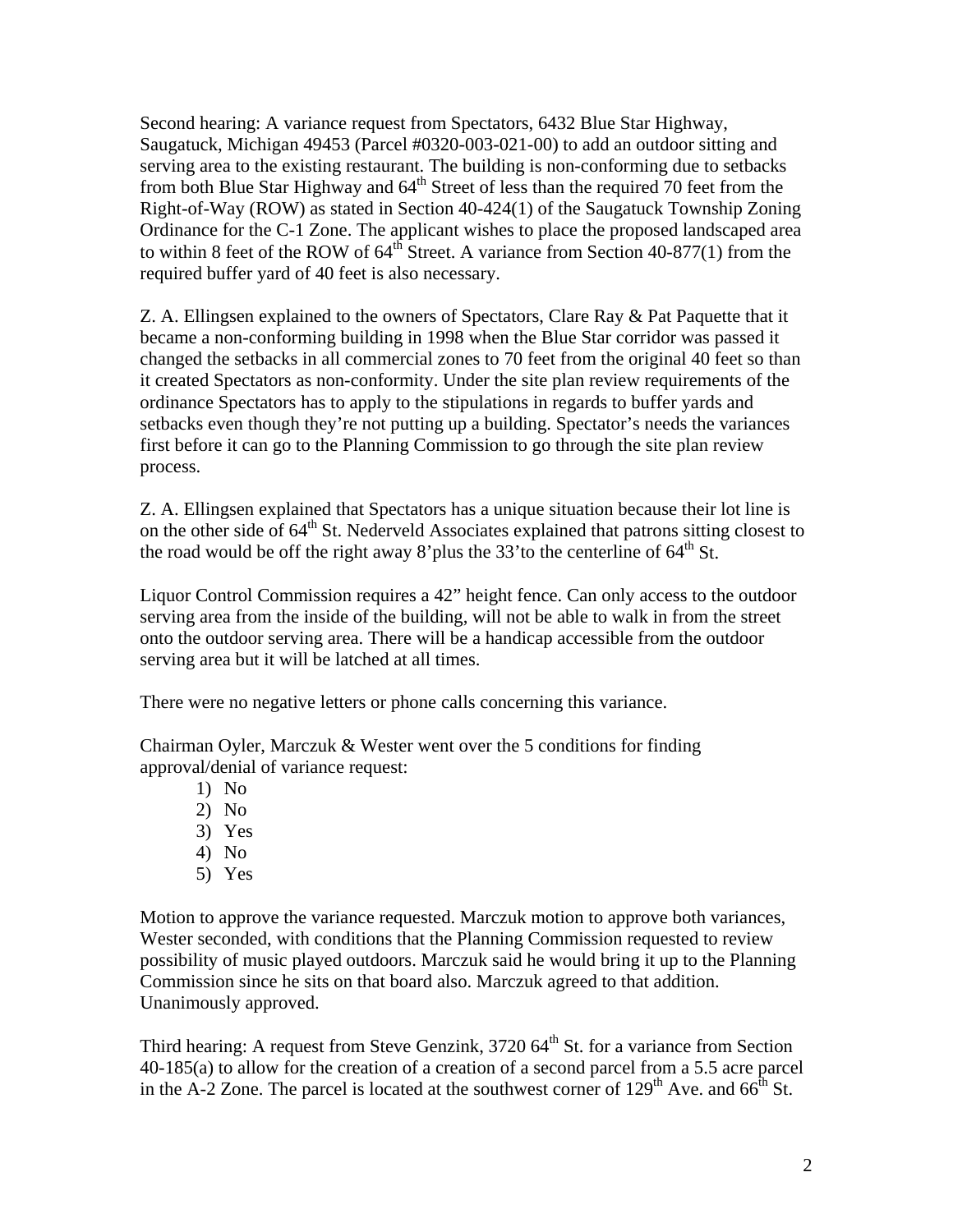(Parcel #0320-021-028-10) with an existing single-family residence. The minimum lot area in the zone is 2.5 acres excluding the road (ROW). Since the parcel in question is a corner parcel then 0.72 acres would be deducted from the gross acreage, which would not leave sufficient area for the division.

Z. A. Ellingsen stated Genzink came to him earlier and wanted to know if he could split this 5.5-acre lot. Not having it surveyed Ellingsen did not know the exact width.

The issue is the road right away takes up so much area that even with 5.5 acres with the minimum 2.5 acres he still cannot do a land division. Being a corner lot he is losing 15% of the lot area because of the road right away. If it were a single lot next to another parcel he would be able to divide it. Planning Commission made this change in the ordinance 6 years ago. It wasn't to penalize corner lot owners it was to a have a build able lot.

Genzink bought the corner lot a couple months ago with a misunderstanding he could do a land division. He feels he is being penalized because it's a corner lot. No letters were sent opposing the variance.

Referring to the 4 conditions required for a variance in Sec. 40-76.

1) Yes 2) Wester-No, Marczuk-Yes, Oyler-No 3) No 4) No

Motion by Wester to deny the variance. Oyler seconded, with a condition to ask the Planning Commission to review that part of the ordinance impacting this. Property adversely- (corner lot w/ 2 row calculations). And if comes back to the ZBA, fee will be waived. Motion passed 2 to 1, with Marczuk voting against.

Fourth hearing: A request for a use variance from Robert & Debby Kelley, 61720 U.S.31 S., South Bend, IN 46614 to either demolish and replace or repair and extend the existing non-conforming dwelling located at 465 S. Maple St., Saugatuck, MI 49453(Parcel # 0320-010-054-10). The present structure is located in the C-2 zone, which requires a 70 foot setback from both Maple Street and Blue Star Highway, of which both roads intersect at the southernmost point of the lot in question. The measured setbacks would not allow any buil able area on this triangular lot. The parcel is currently owned by Novastar Mortgage, Inc., 8140 Ward Parkway, Kansas City, MO 64114. If the building is to be demolished and replaced, a variance from Section 40-417, Permitted Uses, and Section 40-424(1)  $\&$  (2), Setbacks is required. If repairing and expanding the existing building, then the procedure found in Section 40-1012 would apply.

Wester excused himself from this hearing because of the involvement already in this case. Alternate Dayle Harrison replaced Wester.

Z. A. Ellingsen stated that this is a small lot and there is no build able area. The Kelly's did not apply for a building permit to do any repairs. It's located on the corner of Blue